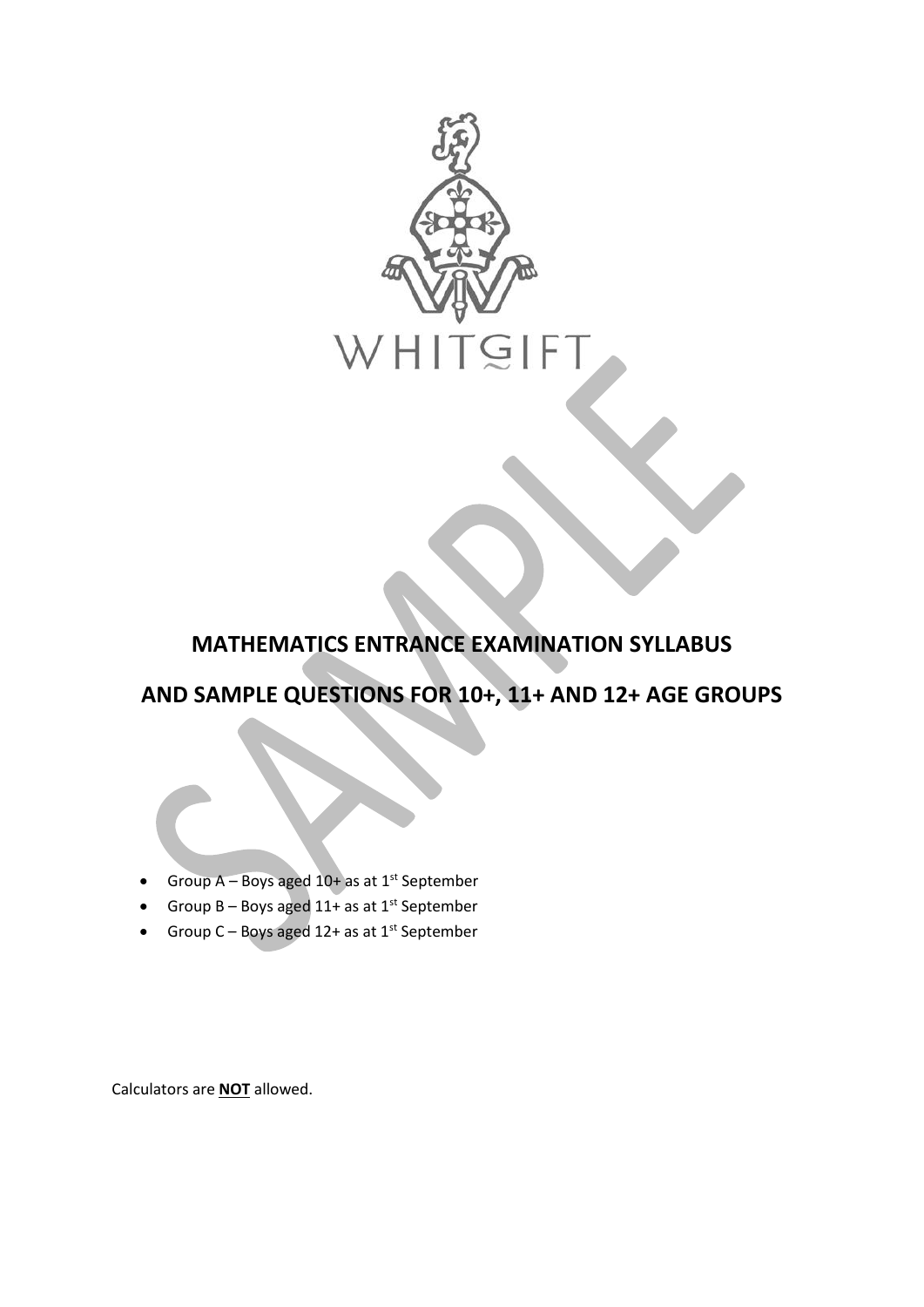### **WHITGIFT SCHOOL**

## **ENTRANCE EXAMINATION SYLLABUS**

Mathematics (Group A) – Boys who will be aged 10 years and under 11 years as at 1<sup>st</sup> September on year of entry.

Boys are expected to be working at level 4 of the National Curriculum. Topics examined will include:

Place value

The four basic operations  $(+,-, \times, \div)$  applied to whole numbers but excluding long division

Simple fractions, percentages and decimals including their use in real situations

Squares, factors, multiples, divisibility and primes

Calculations involving time, distance and speed

Simple ideas of proportion and ratio

Number sequences and other simple patterns

Congruence of shapes, angle measurement, use of compasses and protractor

Perimeter, area and volume of simple shapes

12-hour and 24-hour time

Bar and line graphs

Reflective and rotational symmetry of 2D shapes

Mathematics (Groups B and C) – Boys who will be aged 11 years and under 13 years as at 1st September on year of entry.

Boys are expected to be working at Level 5 of the National Curriculum. Topics examined in addition to those above will include:

Adding, subtracting and using negative numbers in context The four basic operations applied to decimals, including long division by a whole number Area of a triangle Estimation of measures used in everyday situations Averages of sets of discrete data Pie charts Simple probability Formal algebra is excluded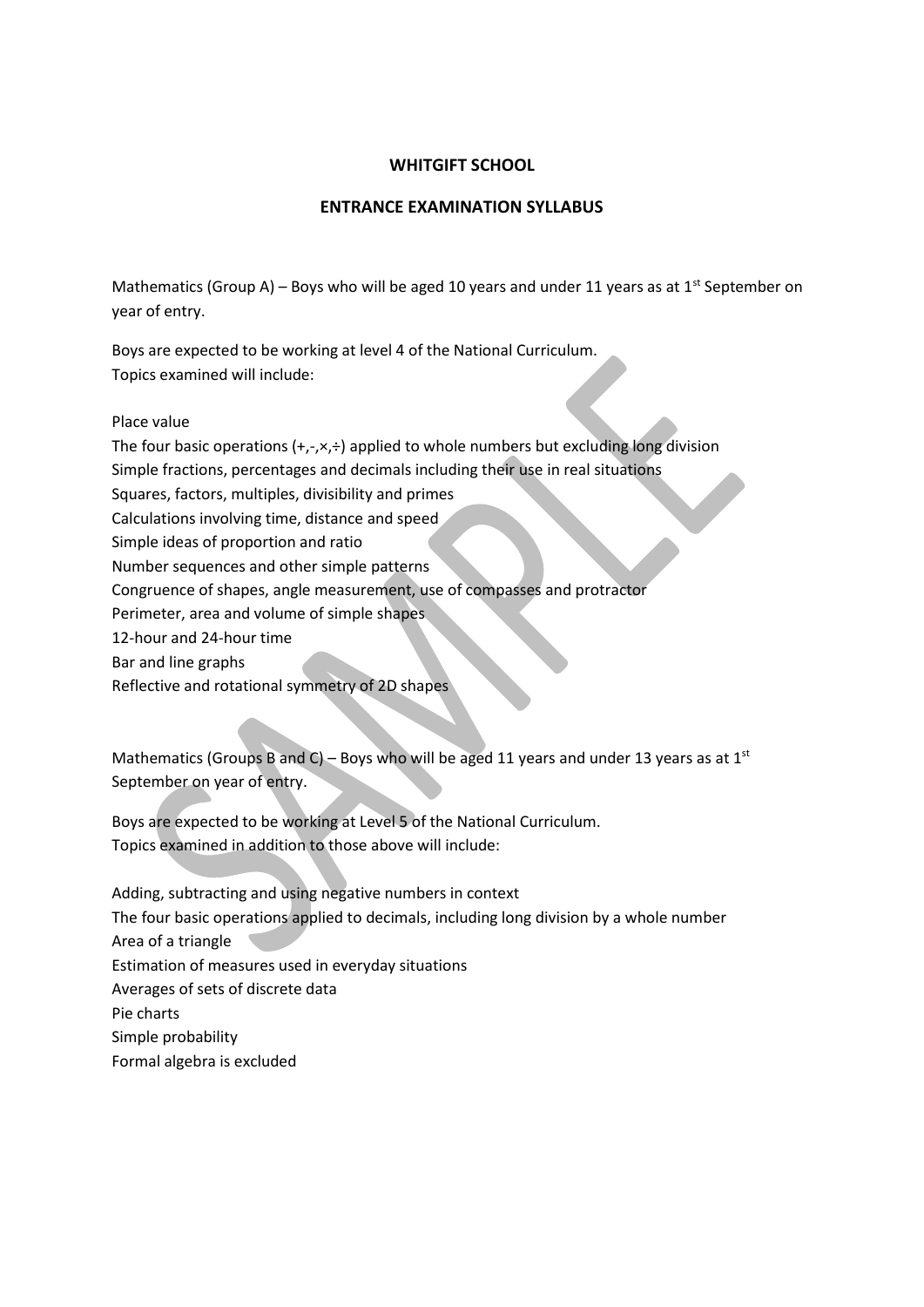#### **SAMPLE QUESTIONS**

*The questions which follow have been set in past entrance examinations and have been selected to demonstrate the ways in which both basic skills and understanding of simple concepts are tested. A complete paper consists of about 25 questions to be answered in 1 hour. Two thirds of these are straightforward and for the remainder we hope candidates will enjoy trying to puzzle out some of the answers.*

#### **Groups A, B and C**

| 1. | 102         | <u>.</u> . | 888    | ، پ | $14\times7\times2$ | 4. | 18-17+16-15+14-13 |
|----|-------------|------------|--------|-----|--------------------|----|-------------------|
|    | <u>888+</u> |            | $-192$ |     |                    |    |                   |
|    |             |            |        |     |                    |    | <b>STATE</b>      |

9. Write in figures the number forty-two thousand and eight. How much is this number less than one million?

5. 531×135 6. 12321÷9 7. £1.28 + 57p 8. £1.28 – 57p

- 10. A plane leaves London Airport at 16:30 and takes 5¾ hours on its journey. At what time does it arrive?
- 11. (a) Express 51km in metres (b) Express 510cm in metres
- 12. I used my calculator to work out (31×9)÷52. Before doing so I worked out in my head that the answer should be about 6. What simple calculation did I do in my head?
- 13. What percentage is 15p out of £3.00?
- 14. David jogs at 3 metres per second. How far does he jog in 15 minutes?
- 15. Write each of these amounts to the nearest hundred pounds: (a) £675 (b) £2,945 (c) £90,095
- 16. Ravi has 32 sweets. He eats 24 of them. What fraction of the sweets has he eaten? Write your answer in its simplest form.
- 17. To cook a joint of meat, you leave it in the oven for 30 minutes for every kilogram it weighs plus 20 minutes extra. Find how long you would cook a joint weighing: (a)  $2 \text{ kg}$  (b)  $3\frac{1}{2} \text{ kg}$
- 18. To go and watch a film at the cinema, the seats cost £3 each for a child and £7 each for an adult. I was charged £51 for all of the seats I bought.
	- (a) Did I buy more than 7 adult tickets?
	- (b) If there were more adult tickets than child tickets, how many of each did I buy?
	- (c) If there were more child tickets than adult tickets, how many of each did I buy?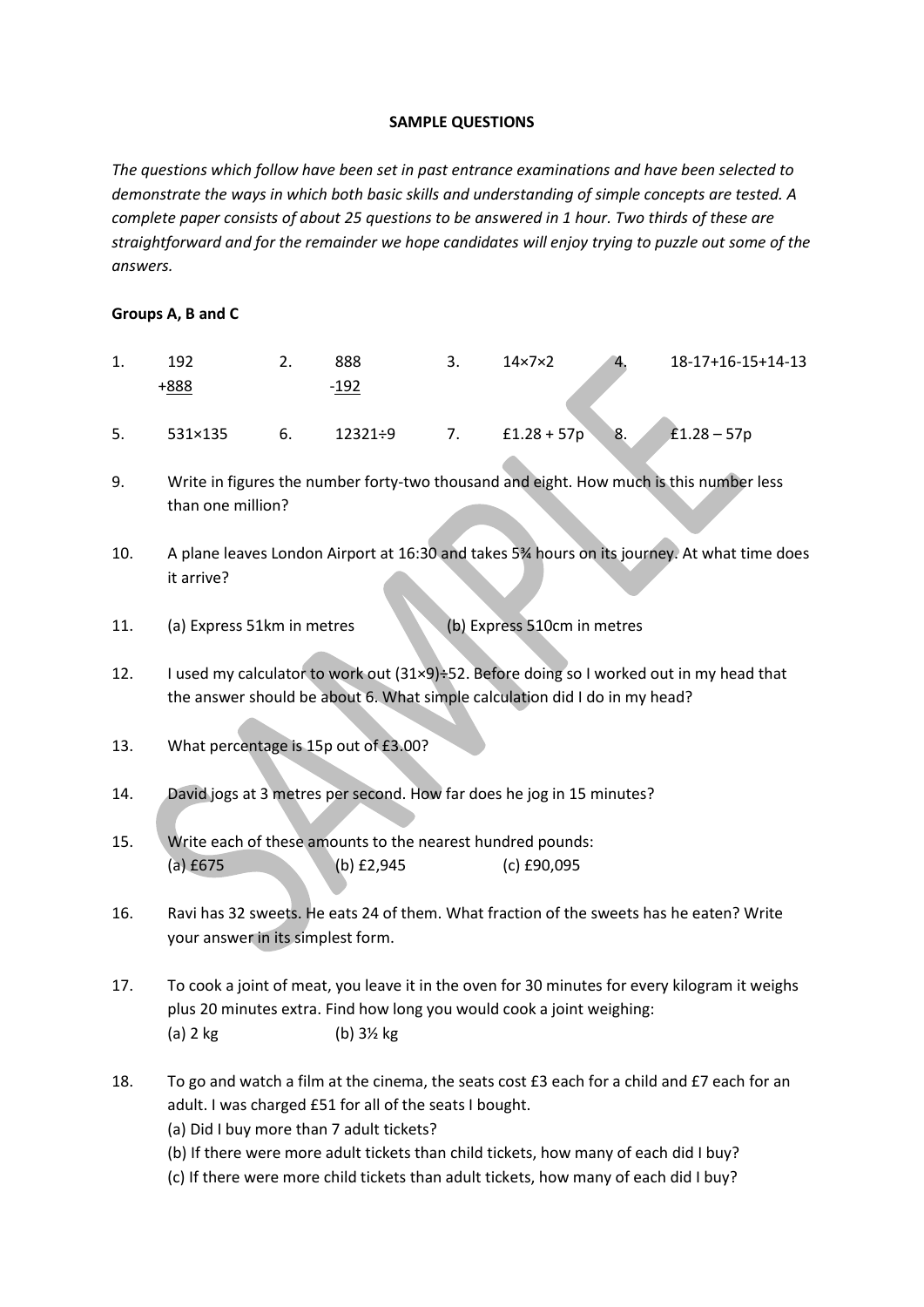19. What fraction of the whole square below is the shaded area?

O is the centre of the square and M is the midpoint of AB.



- 20. Write down in rising order of size all the 3-digit numbers which can be formed by using te digits 7,8 and 9 once each. The first is 789.
- 21. Here is a numbers game. There are two numbers which are first added together and then multiplied together. Fill in the gaps in the table (the first row is done for you).

| <b>First Number</b> | <b>Second Number</b> | <b>Numbers Added</b><br><b>Together</b> | <b>Numbers Multiplied</b><br><b>Together</b> |
|---------------------|----------------------|-----------------------------------------|----------------------------------------------|
| 4                   |                      | 11                                      | 28                                           |
| 5                   | $12^{\circ}$         |                                         |                                              |
| 9                   |                      | 16                                      |                                              |
|                     | 20                   |                                         | 1000                                         |
|                     |                      | 18                                      | 45                                           |
|                     |                      | 20                                      | 96                                           |

**Additional Questions for Groups B and C:**

- 1.  $1177$  2.  $5.031$  3.  $6 \times$  …  $1177$  = £9.60  $+6823$   $-0.287$ 4. ………….. ÷  $8 = 1.05$ cm 5. 12321 ÷ 37
- 6. A rectangle measures 4.0cm by 7.1cm. What is its area?
- 7. There are 40 coloured counters in a box. Half of them are red, one-fifth are yellow and the rest are green.
	- (i) How many are green?
	- (ii) If I shake the box and then pick out one counter, what is the probability that it is green?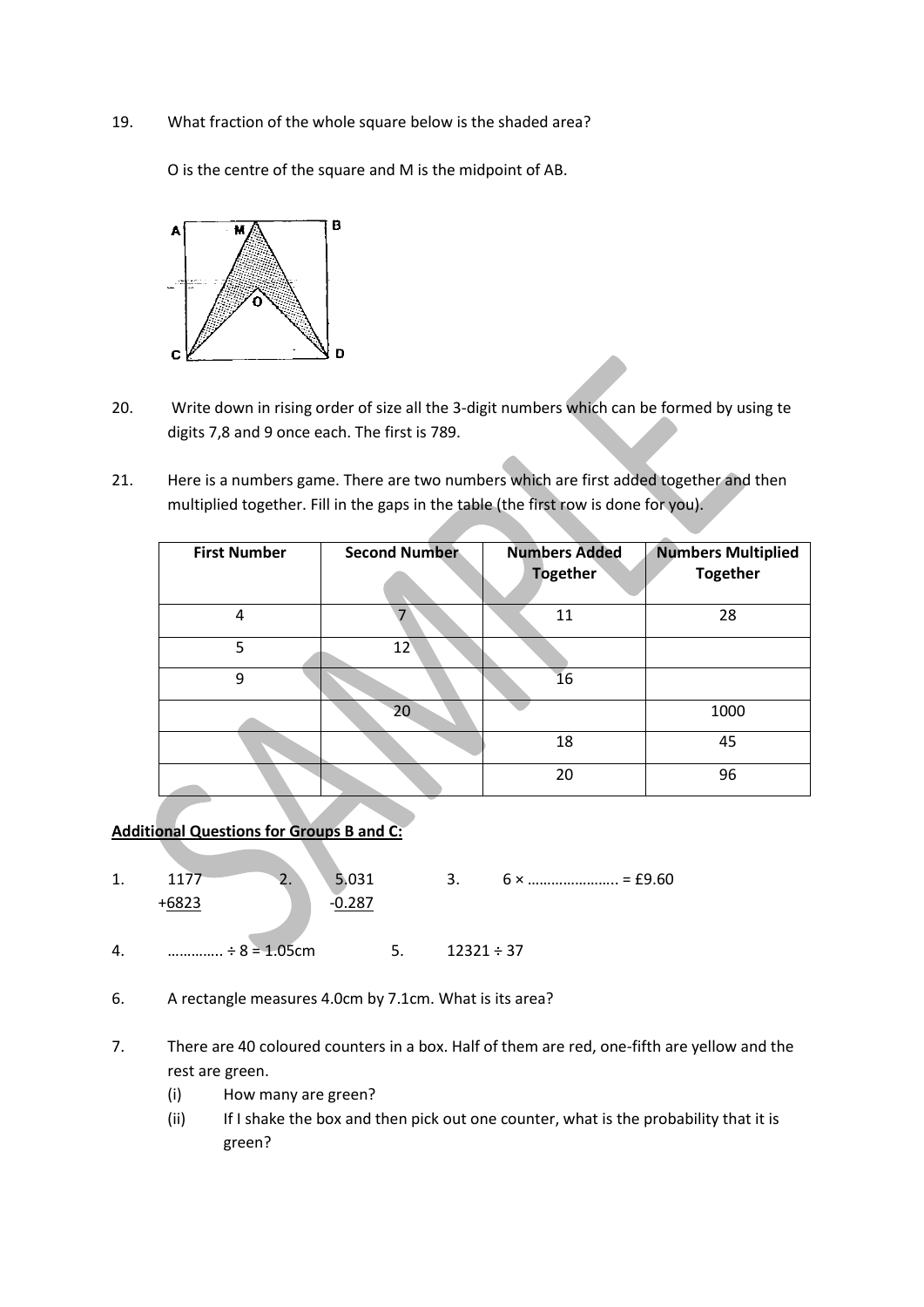8. Three gear wheels turn one another. X has 8 teeth, Y has 12 teeth and Z has 16 teeth. In one minute, X turns 30 times. In this time, how many turns do Y and Z make? Draw arrows to show the directions in which Y and Z move.



- 9. A box of kiddimix contains 20 chocolates of which 8 are plain chocolates and 12 are milk chocolates. If 16 of the 20 have soft-centres, what can you say about how many plain chocolates there are with soft-centres?
- 10. James gives these answers to four questions. Tick any you think are likely to be correct.
	- (i) A lorry weighs 2000 grams
	- (ii) A ten year old boy weighs 35 kilograms
	- (iii) Big Ben's tower is 200 centimetres high
	- (iv) A horse is 15 metres high
- 11. The favourite sports of a group of 100 boys are shown in the table below. Calculate the missing number and draw a bar chart or a pie chart to illustrate this information.

| Cricket | 15 |
|---------|----|
| Rugby   | 25 |
| Soccer  |    |
| Other   | 10 |
|         |    |

12. Each of the symbols ∆,⌂,◊,○ and ● stand for a different whole number. The numbers are connected by the following rules. Write down what number each of the five symbols stands for:

| $\Delta - \bullet + \lozenge - \triangle + \circ = 0$ | $\Delta$ =   |
|-------------------------------------------------------|--------------|
| $\triangle$ ÷ 4 = 0                                   | $\bigcap$ =  |
| $\Delta - 5 = \bullet$                                | $\lozenge$ = |
| $14 \times \bullet = 0$                               | $Q =$        |
| $\triangle$ + $\lozenge$ = 15                         | $\bullet =$  |